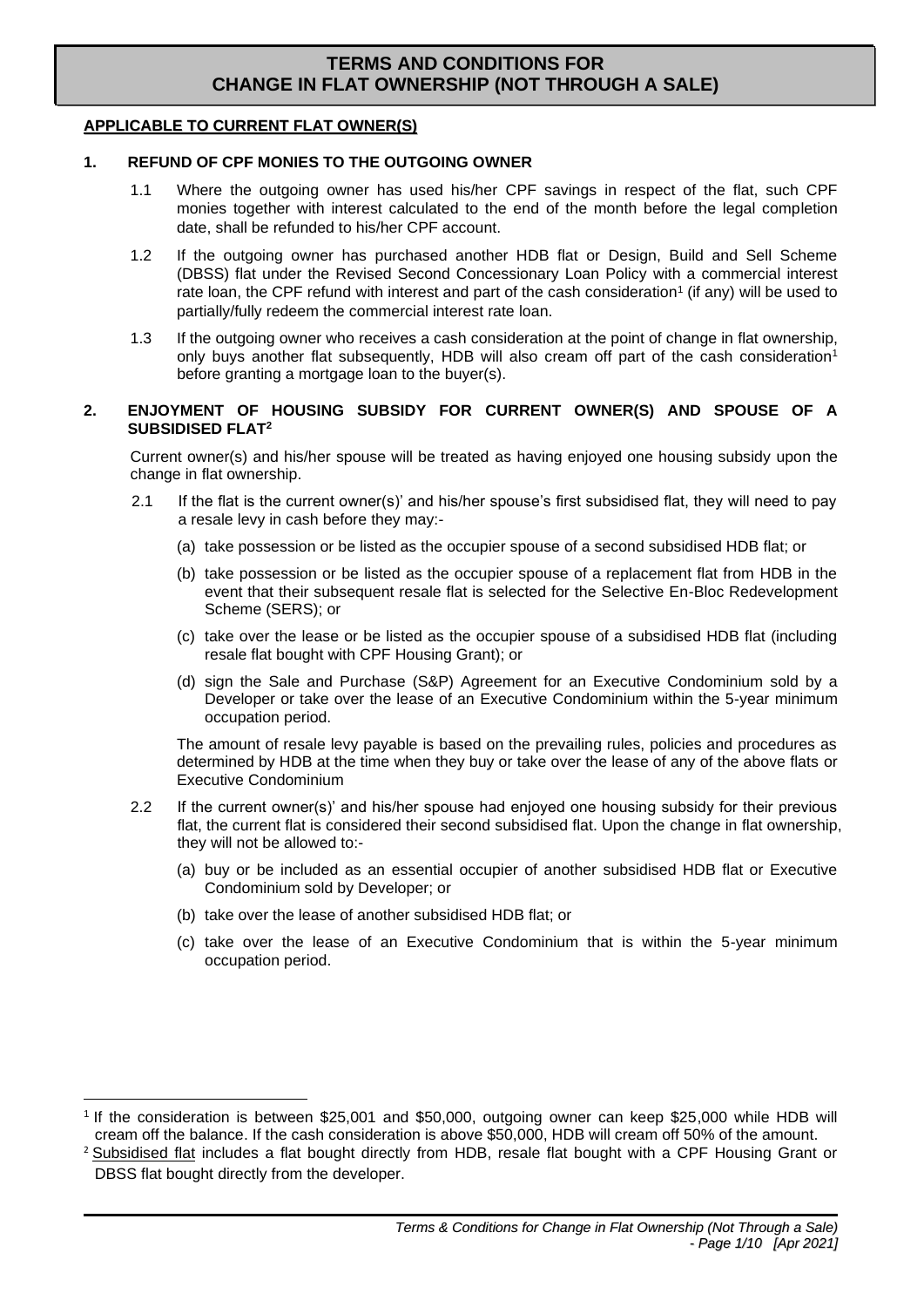## **APPLICABLE TO CURRENT FLAT OWNER(S)**

- 2.3 If the current owner(s) and his/her spouse had already booked/ taken possession of their next subsidised flat, or signed the Sale & Purchase (S&P) Agreement for an Executive Condominium sold by Developer at the point of ownership change, HDB will reassess their eligibility to retain the booking/ new subsidised flat/ Executive Condominium.
	- (a) If they are eligible to retain the new subsidised flat/ booking, they may need to pay a resale levy before the change in flat ownership can be completed based on the prevailing rules, policies and procedures as determined by HDB from time to time.
	- (b) Where they have taken a CPF Housing Grant for the new subsidised flat, HDB has the right to recover the CPF Housing Grant with interest if they become ineligible for the CPF Housing Grant upon the change in flat ownership.

## **3. TIME BAR FOR OUTGOING OWNER / ESSENTIAL OCCUPIERS OF A SUBSIDISED FLAT**

3.1 The outgoing owner of a subsidised flat will be subject to a 5-year time bar from the date of purchase of the flat (excluding any period of renting out of whole flat and / or any period of nonoccupation) before he/she may apply to buy another subsidised flat or an Executive Condominium (EC) directly from the developer.

## **4. OUTGOING OWNER WHO HAS BOUGHT AN EXECUTIVE CONDOMINIUM (EC) AND OWE DEFERRED PREMIUM WITH INTEREST**

The outgoing owner will need to settle the following liability upon a change in flat ownership if:

- 4.1 He/she has purchased an EC; and
- 4.2 He/she has sold his/her first subsidised flat before 19 May 1997 and opted to pay deferred premium with 5% interest per annum

The deferred premium is based on 20% of the purchase price of the EC unit, with 5% interest per annum.

## **5. PAYMENT OF TOWN COUNCIL SERVICE AND CONSERVANCY CHARGES (S&CC)**

On the completion appointment date, the current owner(s) must produce proof that the S&CC has been paid up to and including the legal completion date of the ownership change.

## **6. PAYMENT OF PROPERTY TAX AND SELLER'S STAMP DUTY (SSD)**

- 6.1 The current owner(s) are required to settle all the outstanding property tax up to and including the legal completion date of the ownership change. Where such payment is made within the past one week before the legal completion date, the current owner(s) have to produce proof of such payment to HDB on the day of completion.
- 6.2 The current owner(s) may need to pay a Seller's Stamp Duty (SSD). More information can be obtained from IRAS [\(http://www.iras.gov.sg\)](http://www.iras.gov.sg/) > Other Taxes > Stamp Duty for Property.

## **7. PAYMENT OF MONTHLY LOAN INSTALMENTS AND/OR UPGRADING COST INSTALMENTS**

After HDB has approved the change in flat ownership application, the deductions for the monthly loan instalments to HDB\* and/ or upgrading cost instalments ("deductions") to HDB will cease. The interest will continue to accrue on the housing loan and/ or upgrading cost.

In the event that the change in flat ownership is rejected, cancelled, aborted or withdrawn, the current flat owner(s) are liable to continue servicing their monthly loan instalments to the HDB/bank and/or their upgrading cost instalments to HDB from the month where the deductions were ceased and with interest.

\**Note: For owners servicing a bank mortgage loan, CPF deductions for the monthly loan instalments to the bank will cease. Please arrange with the bank on alternative payment modes for the monthly loan instalments while the change in flat ownership is in progress.*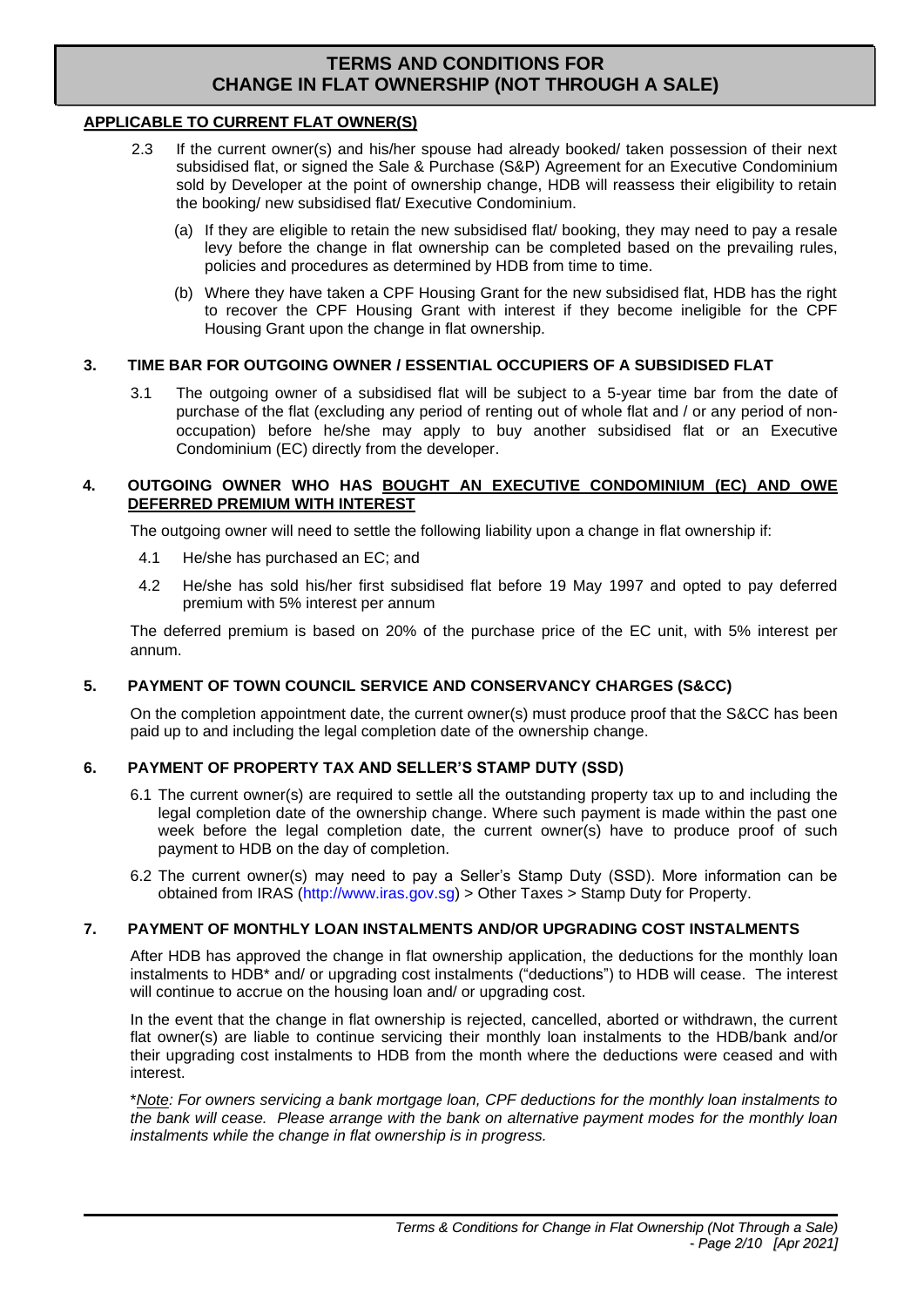## **APPLICABLE TO CURRENT FLAT OWNER(S)**

## **8. OTHER TERMS AND CONDITIONS**

The HDB's approval is granted subject to the current owner(s) rectifying all unauthorised alterations/additions/renovations found in the flat.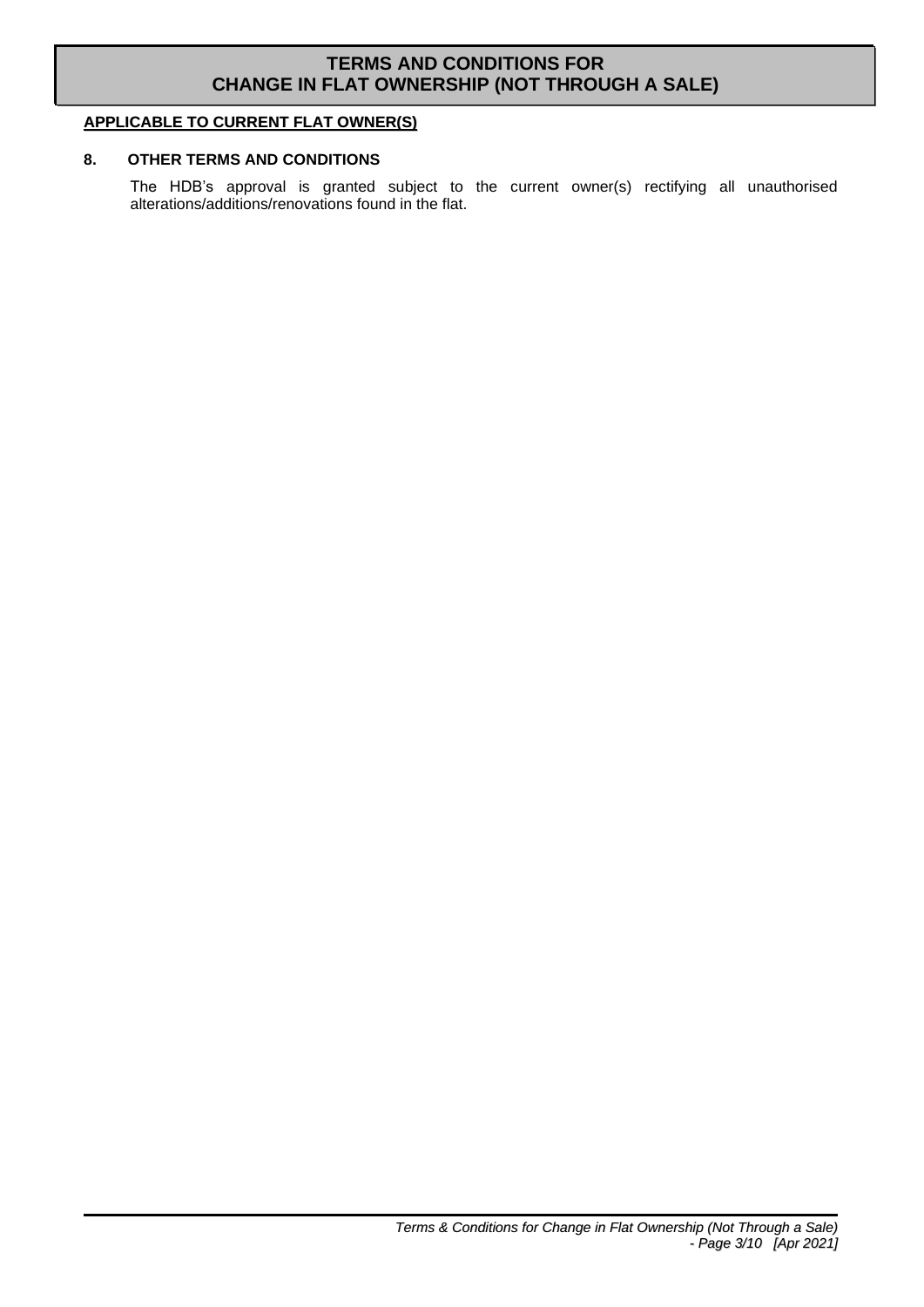## **APPLICABLE TO PROPOSED FLAT OWNER(S) AND OCCUPIER(S)**

### **9. ELIGIBILITY TO TAKE OVER THE FLAT**

- 9.1 An HDB flat owner may change the flat ownership to his/her immediate family members such as spouse, parents, children, or siblings if it is due to reasons acceptable by HDB.
- 9.2 The proposed owner must be a Singapore Citizen or Singapore Permanent Resident (SPR)<sup>3</sup> who is at least 21 years old at the time of submitting the change in flat ownership application. He/she must be eligible in all aspects to take over an HDB flat under HDB's prevailing policies, terms and conditions and eligibility schemes governing the change in flat ownership. The eligibility conditions for taking over the ownership of an HDB flat can be found in HDB's website [\(http://www.hdb.gov.sg\)](http://www.hdb.gov.sg/) > Residential > Living in an HDB Flat > Changing Owners/ Occupiers > Change in Ownership > Change in Flat Ownership > Eligibility
- 9.3 Where a proposed owner takes over an HDB flat under any of HDB's prevailing eligibility schemes, he/she shall observe and comply with all the terms and conditions under the scheme and sign all documents as may be required under the scheme.

The proposed owner(s) and/or essential occupier(s) must settle all outstanding amounts (including any accrued interest, where applicable as determined by HDB) owing to HDB (e.g. registration deposit under a previous application for the Fiancé/Fiancée Scheme, fire insurance premium, late payment charges, bill charges) before submitting an application for a change in flat ownership. **HDB reserves the right to reject any application for a change in flat ownership if payments of outstanding amounts are not paid in accordance with prevailing HDB policy.** 

#### **10. MANNER OF HOLDING**

If there are more than 1 proposed owner(s), the proposed owners must indicate in the Application Form for Change in Flat Ownership whether they intend to hold the flat as joint-tenants or tenants-in– common. If the proposed owners intend to hold the flat as tenants-in-common, they should also indicate the proportion of shares to be held by each of them in the flat.

(a) Joint Tenancy

Under Joint Tenancy, all the flat owners have an equal share on the flat. The right of survivorship applies here. This means that should any co-owner pass away, his/her interest in the flat will automatically pass on to the remaining co-owners. This is irrespective of whether a will had been made by the deceased co-owner.

(b) Tenancy-in-Common

Under Tenancy-in-Common, each co-owner holds a separate and definite share in the flat. Nevertheless, all the co-owners are entitled to use the whole flat, regardless of their share in the property. The right of survivorship does not apply here. On the death of any co-owner, his/her interest in the flat will be distributed according to his/her will (if any). If there is no will, his/her interest in the flat will be distributed to the beneficiaries in accordance with the Intestate Succession Act.

<sup>3</sup> Where all the proposed flat owners are Singapore Permanent Residents (SPR)s, the proposed flat owners and essential family members must have obtained their SPR status for at least 3 years. The SPR flat owners and essential family members must have fulfilled a requisite occupation period before they are allowed to relinquish their interest (partial or whole) in the flat / be deleted as the authorised occupier(s) subsequently.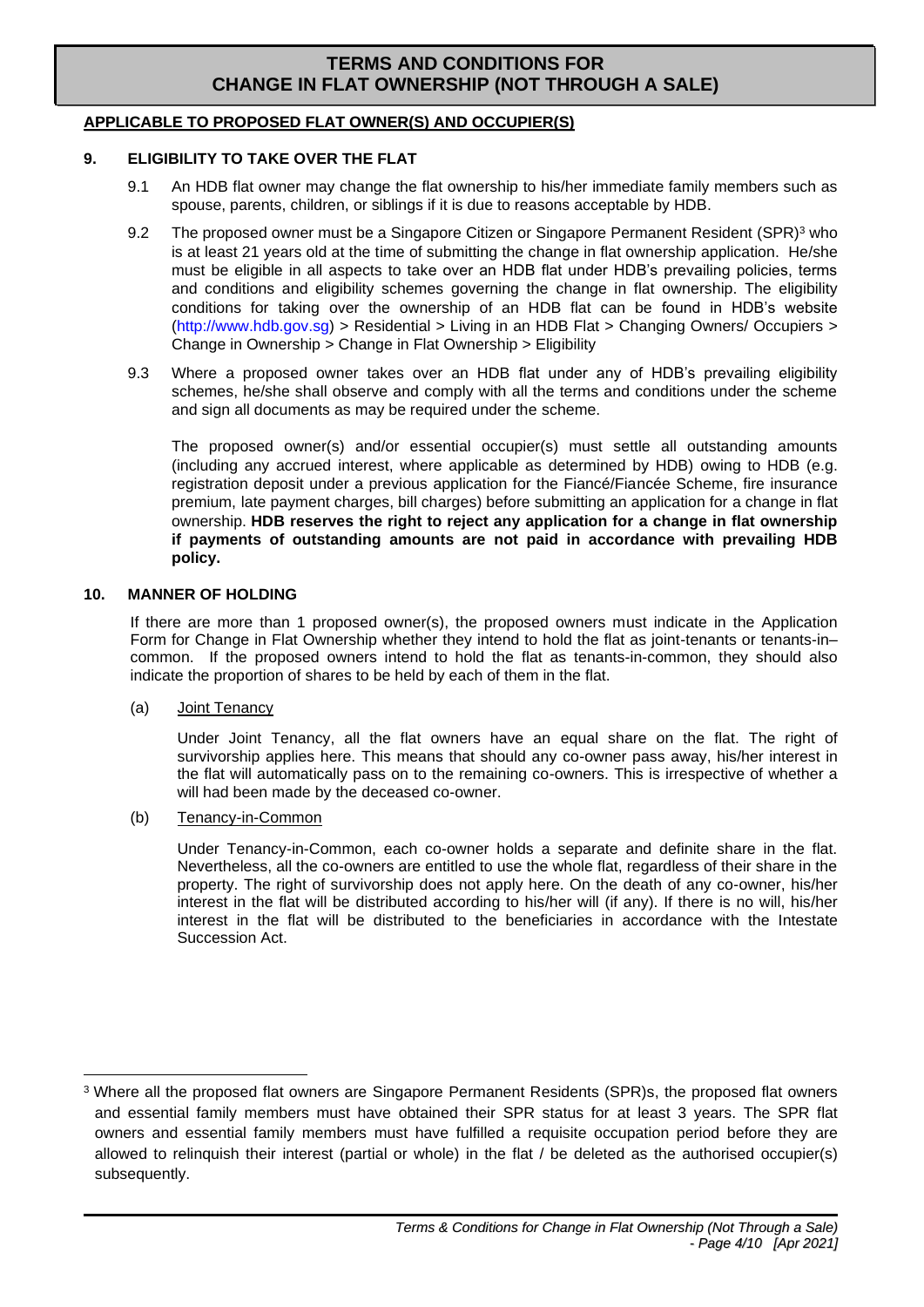## **APPLICABLE TO PROPOSED FLAT OWNER(S) AND OCCUPIER(S)**

## **11. TIME BAR FOR PROPOSED OWNER(S) AND OCCUPIER(S)**

Proposed owner(s) and occupier(s) (who is/are essential for the proposed owner(s) to form a family nucleus and qualify under an eligibility scheme to take over the ownership of the flat) is/are not allowed to relinquish his/her/their interest in the flat / be deleted from / move out of the flat within any requisite occupation period. Any subsequent withdrawal of owner(s) / deletion of occupier(s) will be subject to HDB's approval and that of the remaining owner(s) qualifying under an eligibility scheme to retain the flat.

## **12. MINIMUM OCCUPATION PERIOD (MOP) TO SELL/RENT OUT FLAT OR ACQUIRE INTEREST IN PRIVATE PROPERTY**

Proposed owner(s) have to fulfill a requisite occupation period before he/she/they may sell/rent out the flat or acquire interest in private property, subject to meeting all other eligibility conditions and requirements. More information can be found in HDB's website [\(http://www.hdb.gov.sg\)](http://www.hdb.gov.sg/) > Residential.

## **13. PAYMENT OF SELLER'S STAMP DUTY (SSD) FOR DISPOSAL OF FLAT WITHIN THE HOLDING PERIOD**

Current and incoming owner(s) who have respectively acquired additional interest or new interest in the flat may need to pay Seller's Stamp Duty (SSD) if they dispose of their interest within a certain holding period. SSD is only payable in cash/cheque/cashier's order and is based on the share of the additional interest/new interest acquired and disposed of within the holding period. More information can be obtained from IRAS [\(http://www.iras.gov.sg\)](http://www.iras.gov.sg/) > Other Taxes > Stamp Duty for Property.

## **14. BANKRUPTCY ACT**

The Bankruptcy Act will apply if the proposed owner(s) have taken over part-/ full share of the flat where the existing owner(s) are all Singapore Permanent Resident. Hence if the proposed owner(s), who has taken over the flat ownership without monetary consideration (i.e. not at market value), sell the flat subsequently, the proposed owner(s) may face problems doing so if their buyers need financing from the bank/financial institution, subject to their lending requirements. This is because the banks/financial institutions are generally not inclined to finance and accept such property as security.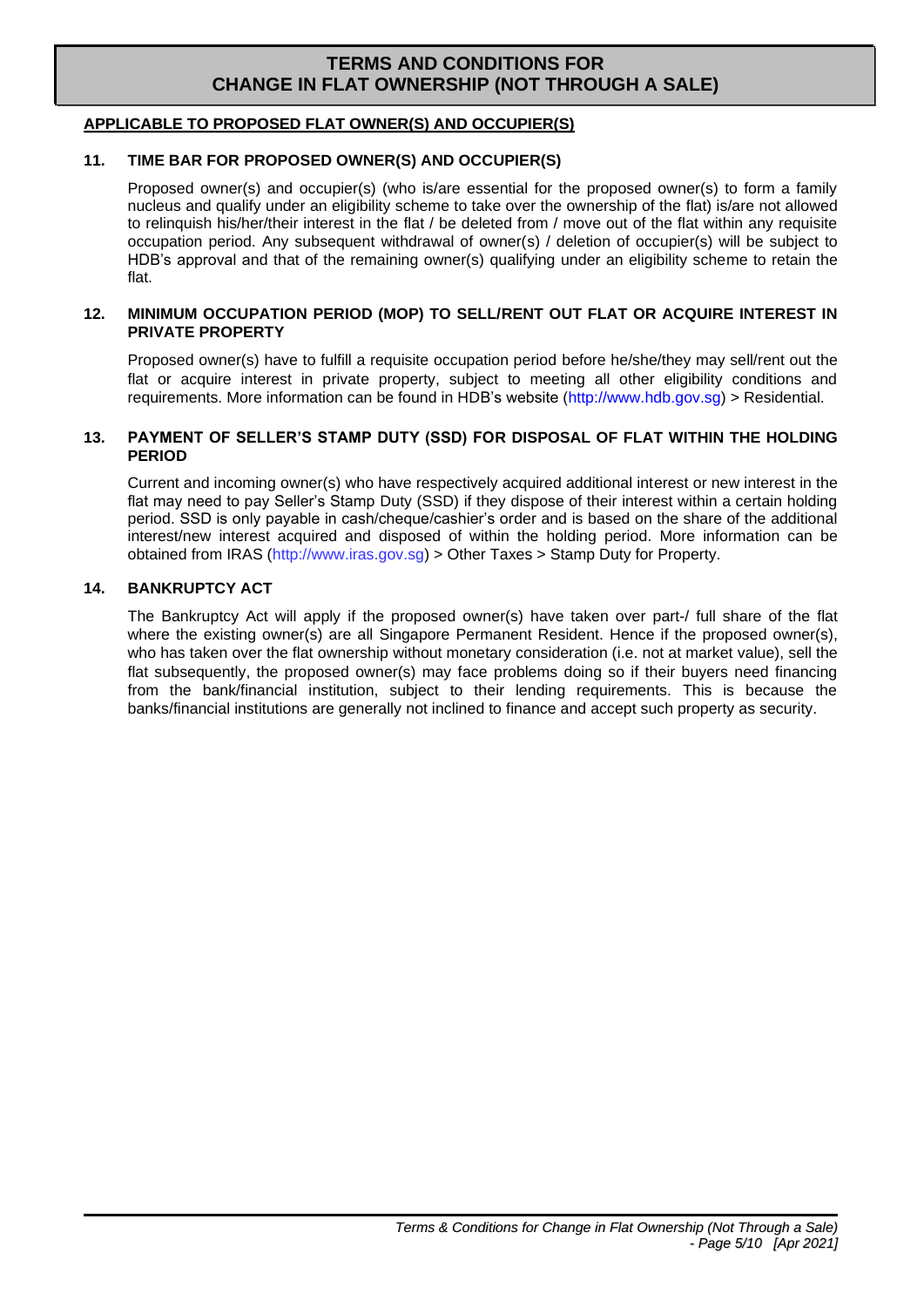## **APPLICABLE TO PROPOSED FLAT OWNER(S) AND OCCUPIER(S)**

#### **15. HOUSING LOAN FROM HDB**

- 15.1 HDB will provide HDB concessionary-rate loans to proposed owner(s) who meet HDB's housing loan criteria and wish to apply for an HDB concessionary-rate loan.
- 15.2 The amount of HDB concessionary-rate loan to be granted is subject to the prevailing credit assessment guidelines, loan ceiling and full utilisation of CPF monies available for housing.
- 15.3 Proposed owner(s) who wish to obtain an HDB concessionary-rate loans for the change in flat ownership needs to obtain an HDB Loan Letter before HDB accepts the application. Proposed owner(s) can apply for an HDB Loan Letter through HDB's website [\(http://www.hdb.gov.sg\).](http://www.hdb.gov.sg)/)
- 15.4 If an HDB concessionary-rate loan is granted for the change in flat ownership, all proposed owner(s) and their spouse will be treated as having enjoyed one HDB concessionary-rate loan upon the change in flat ownership.
- 15.5 For change in flat ownership involving monetary consideration pursuant to the Court Order, the HDB loan granted will not cover the monetary consideration amount. Proposed owner(s) will need to raise funds for the amount.
- 15.6 Proposed owner(s) whose income was used to obtain an HDB concessionary-rate loan will not be allowed to obtain another HDB loan for the acquisition of another HDB flat within 30 months from the legal completion date of the ownership change.
- 15.7 In the event that the proposed owner(s) are granted a housing loan from HDB, they will be required to pay the monthly loan instalments through GIRO unless they are using their CPF monies to pay the monthly loan instalment in full.
- 15.8 Proposed owner(s) of a resale flat (bought with or without a CPF Housing Grant) who are taking an HDB mortgage loan must obtain a valid valuation\* report from HDB's Panel of Valuer.

*\*The valuation is for the purpose of mortgage financing and determining the CPF Valuation Limit (VL) only.*

- 15.9 Proposed owner(s) can use their CPF monies from the Ordinary Account to pay for the loan up to the Valuation Limit (VL) as allowed under CPF Board's prevailing policy. More information can be obtained from CPF Board's website [\(http://www.cpf.gov.sg\)](http://www.cpf.gov.sg/) > Home Ownership
- 15.10 Proposed owner(s) who obtain a housing loan from HDB must insure the flat at all times with a fire insurance from HDB's appointed insurer, covering the flat for a sum not less than the amount determined by HDB. HDB has the right to cancel or recall the housing loan if the proposed owner(s) do not have a valid Fire Insurance on the flat from HDB's appointed insurer for the duration of the housing loan. The proposed owner(s) must renew the fire insurance with HDB's appointed insurer if it expires before the HDB loan is fully repaid.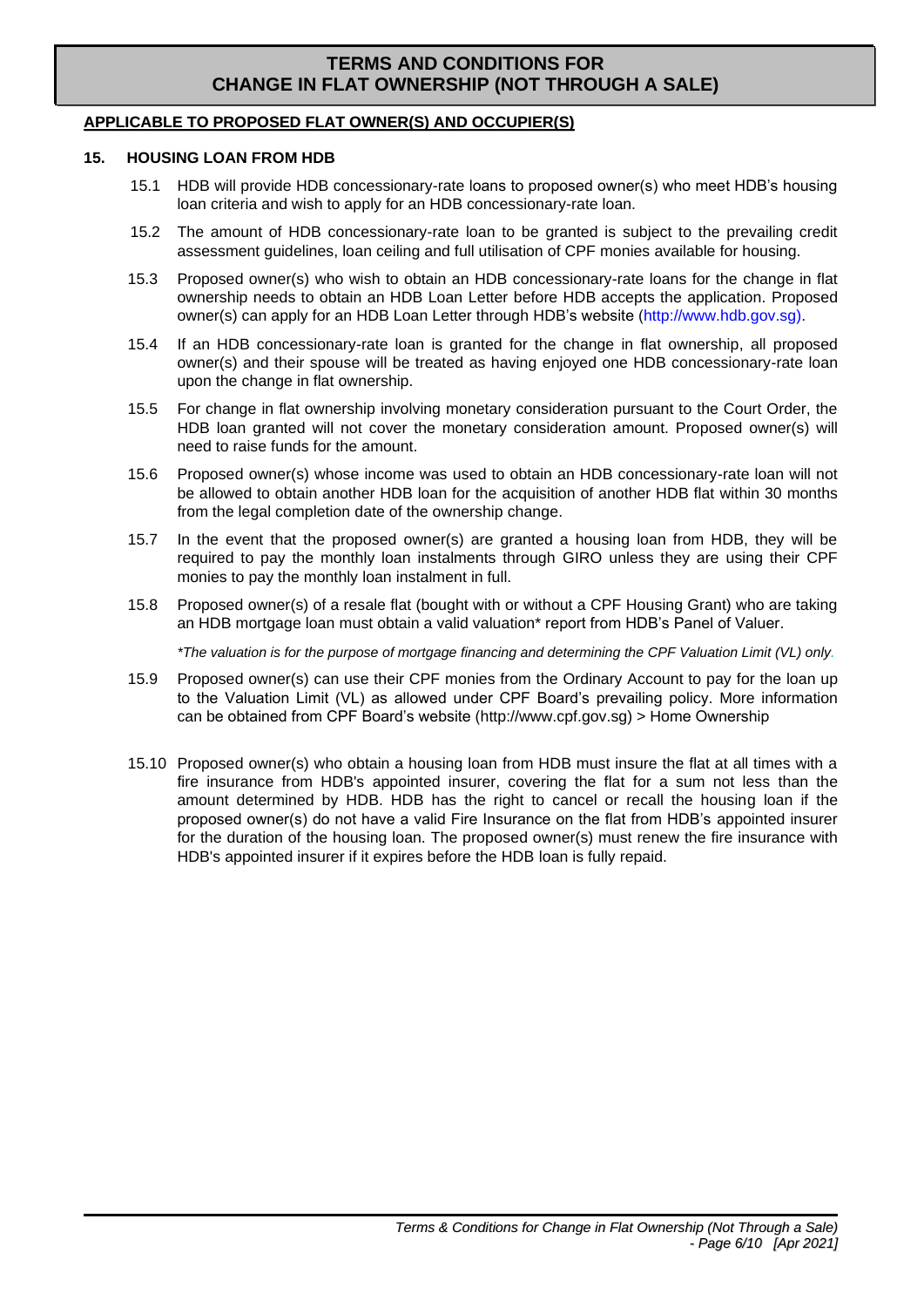## **APPLICABLE TO PROPOSED FLAT OWNER(S) AND OCCUPIER(S)**

#### **16. HOUSING LOAN FROM BANKS/FINANCIAL INSTITUTIONS**

- 16.1 Proposed owner(s) who is/are not eligible for an HDB housing loan may apply for a loan from any bank or financial institution licensed by the Monetary Authority of Singapore to provide housing loans.
- 16.2 Proposed owner(s) who has/have taken a loan from the banks/financial institutions will not be allowed to refinance the flat with a housing loan from HDB.
- 16.3 Singapore Permanent Residents (SPRs) who obtain their loan from banks/financial institutions cannot convert their loans to HDB concessionary-rate loans if and when they subsequently become Singapore Citizens.
- 16.4 Proposed owner(s) has/have to produce a duly accepted Letter of Offer from the bank/financial institution on the approved housing loan and the bank's/ financial institution's written confirmation that the housing loan is granted for the change in flat ownership without monetary consideration/pursuant to Court Order, together with the change in flat ownership application.
- 16.5 Proposed owners may obtain more information on the usage of CPF monies to pay for the mortgage loan from CPF Board's website [\(http://www.cpf.gov.sg\)](http://www.cpf.gov.sg/) > Home Ownership

#### **17. PAYMENT OF TOWN COUNCIL SERVICE & CONSERVANCY CHARGES (S&CC)**

Proposed owner(s) who wish to pay the S&CC through GIRO must submit a new GIRO application form to the Town Council managing the estate. This is regardless of whether the owners were using GIRO previously. Proposed flat owners are to pay for the S&CC in cash till the new GIRO application is approved.

#### **18. OTHER TERMS AND CONDITIONS**

The proposed owner(s):-

- 18.1 must pay all rates, taxes and charges imposed upon the flat after the change in flat ownership;
- 18.2 shall not transfer, assign, mortgage, charge, underlet or part with the possession of the flat or any part thereof and/or allow any unauthorised occupier to stay in the flat without the prior written consent of the HDB;
- 18.3 shall keep in good and tenantable repair and condition the interior of the flat including all fixtures and fittings therein; and
- 18.4 shall notify the HDB and obtain its prior consent before making any renovations, alterations or additions to the flat.

In addition to the Terms and Conditions of the Agreement for Lease, Lease and Memorandum of *Lease, the proposed owner(s)' attention is also drawn to Section 56 of the Housing & Development Act (Cap 129) which sets out circumstances under which the HDB is empowered to compulsorily*  acquire the flat (e.g. convicted of any offence in relation to killer litter and harbouring of illegal *immigrants, unauthorised renting out of flat etc.)*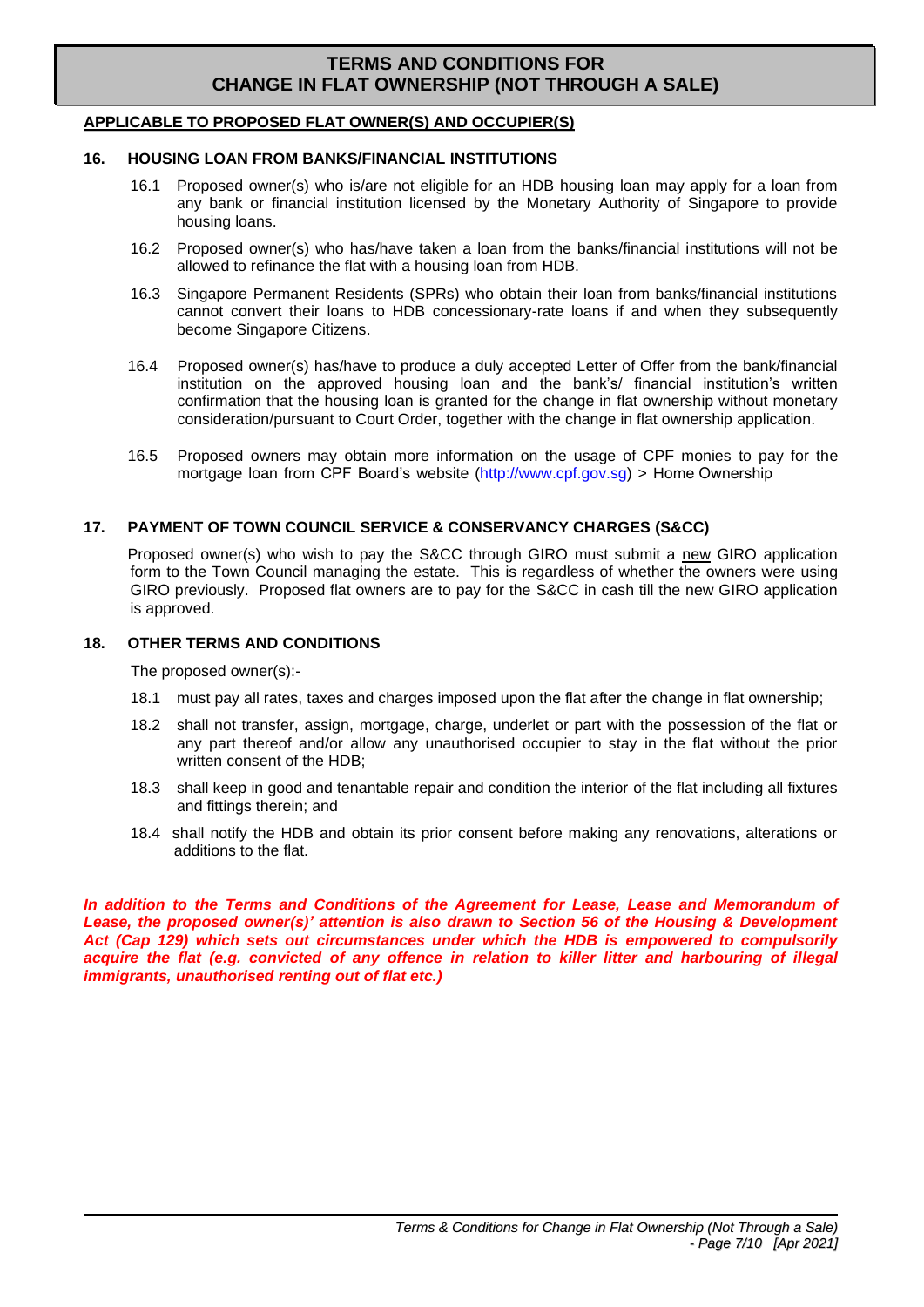## **APPLICABLE TO BOTH CURRENT AND PROPOSED FLAT OWNERS**

#### **19. APPROVAL FOR CHANGE IN FLAT OWNERSHIP**

- 19.1 The acceptance of this Application Form does not constitute an approval of the change in flat ownership. HDB's written approval must still be sought.
- 19.2 The terms of HDB's approval for the change in flat ownership, if so granted includes the following terms:-
	- (a) the outstanding mortgage loan has to be discharged and payment of the amount required by CPF Board has to be paid to the withdrawing owners' CPF account\* as at the legal completion date of the ownership change; and
	- (b) the current owners are to pay all outstanding amounts/taxes/charges, e.g. Mortgage loan, CPF refund as required by CPF Board, Property Tax, SC&CC up to and including the legal completion date of the ownership change; and
	- (c) the current and proposed owners are to pay all fees (e.g. valuation fee, admin fee, legal fees) in relation to the ownership change; and
	- (d) the current and proposed owners are to pay all ex-tenancy, arrears/debts and administrative charges (if any) owed by them to HDB with respect to the transferred flat or any of HDB's properties.

*\* Exception: Where there is any divorce or other court orders, the court may direct otherwise.*

#### **20. APPOINTING HDB AS SOLICITORS**

If the current owner(s) and/or proposed owner(s) are engaging HDB to provide conveyancing services for the change in flat ownership, they are to indicate this appointment in the Application Form. The current owner(s) and/ or proposed owner(s) will need to attend an appointment at HDB's office in person to sign the legal documents and make payment for the related fees and charges for the ownership change.

HDB reserves the right to reject such appointment. If HDB is unable to act / continue to act for the parties, they will need to engage their own private solicitor(s) to act for them in the transaction.

Where HDB acts as solicitor for the current owner(s) and/or proposed owner(s), HDB's conveyancing fees shall be calculated in accordance with the relevant legislation. In the event the transaction is subsequently aborted, both the current owner(s) and proposed owner(s) shall be liable to pay HDB for the administrative fee and half of his/her set of the conveyancing fees. HDB will treat the change in flat ownership as abortive after receiving the written confirmation from either or both the current owner(s) and proposed owner(s) to that effect.

## **21. APPOINTING PRIVATE SOLICITORS**

If the current owner(s) and/or proposed owner(s) are engaging private solicitors to act in the change in flat ownership, they are to inform HDB of the name/address and contact particulars of their solicitor, supported with a copy of the Singapore practicing solicitor's representation letter, and provide such information which are to include details of the relevant law firm in the Application Form.

## **22. PAYMENT**

The current and proposed owners shall each bear his or her own legal costs and such other costs and expenses as may be necessary to facilitate the change in flat ownership.

## **23. BANKRUPTCY**

Where the current owner and/or proposed owner are undischarged bankrupt, he/she shall obtain the consent of the Official Assignee to the change in flat ownership before he/she submits the application to HDB.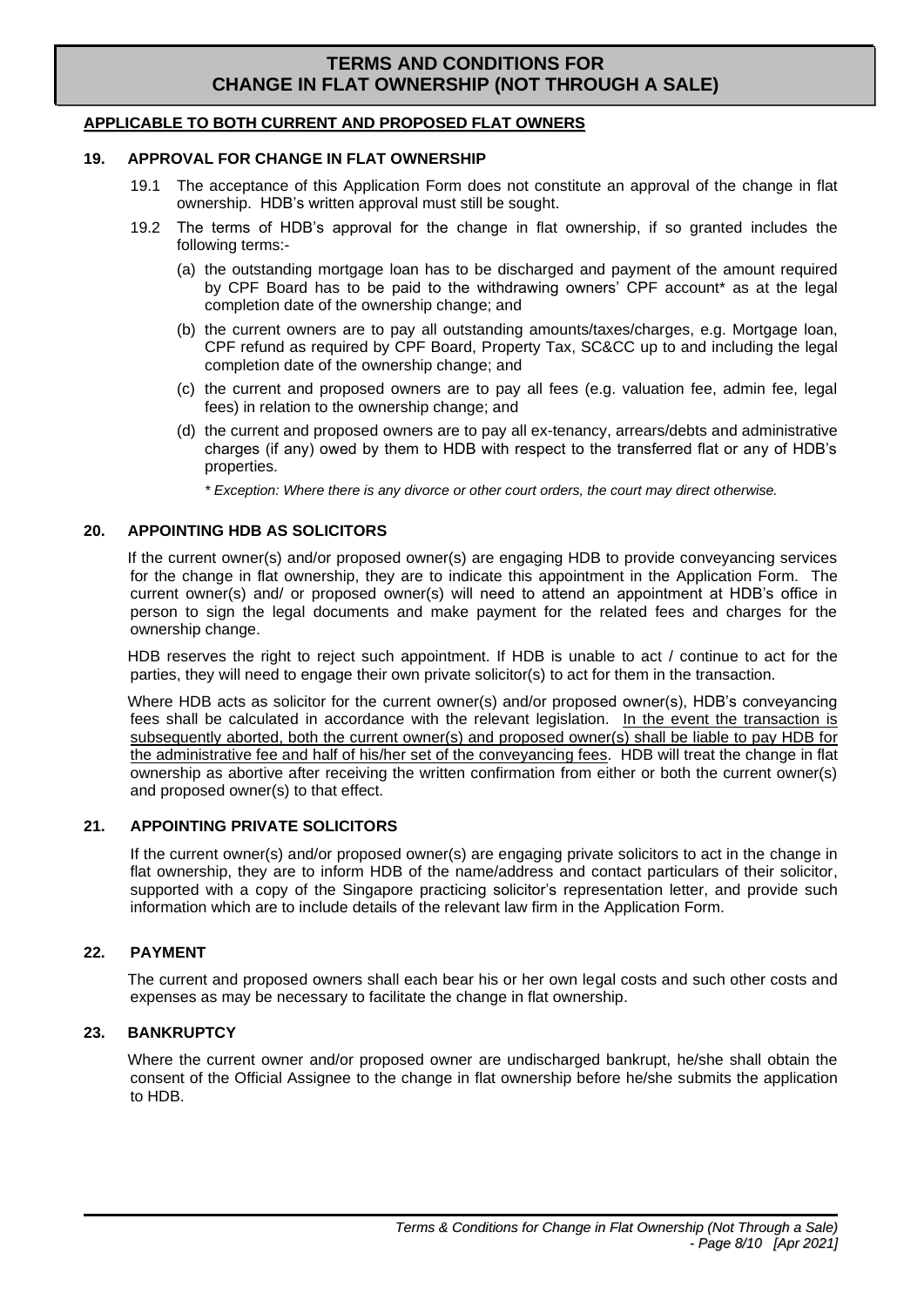## **APPLICABLE TO BOTH CURRENT AND PROPOSED FLAT OWNERS**

#### **24. FALSE DECLARATION**

- 24.1 In the event that HDB discovers that any of the parties to the change in flat ownership have made any false declarations relating to the application, HDB will take the necessary legal action against the current owner(s) and/or proposed owner(s).
- 24.2 In addition to other remedies, Section 60 of the Housing & Development Act (Chapter 129) provides that any person who makes a false statement is liable to a fine not exceeding \$5000 or to imprisonment for a term not exceeding 6 months or to both.

#### **25. DEBARMENT**

Both current and proposed owner(s) and family members must not have infringed any HDB or government rules, regulations or policies nor be debarred by HDB for the infringement.

### **26. CORRESPONDENCE ADDRESS / OTHER INFORMATION**

The outgoing owner must indicate his/her correspondence address in the Application Form. For the purpose of processing this application, HDB shall have the right to reply based on its own records or the records of the Immigration and Checkpoints Authority or any other relevant authority as we shall deem fit relating to the name, NRIC No, nationality, gender, date of birth and address of the current and proposed owners and other persons listed in the Application Form.

#### **27. BREACH OF CONDITIONS**

In the event of any infringement by the current and/or the proposed owners of the Terms and Conditions for Change in Flat Ownership, HDB's prevailing policies or any provisions under the Housing and Development Act and rules and regulations made thereunder, HDB reserves the right to withhold and/or revoke its approval for the change in flat ownership.